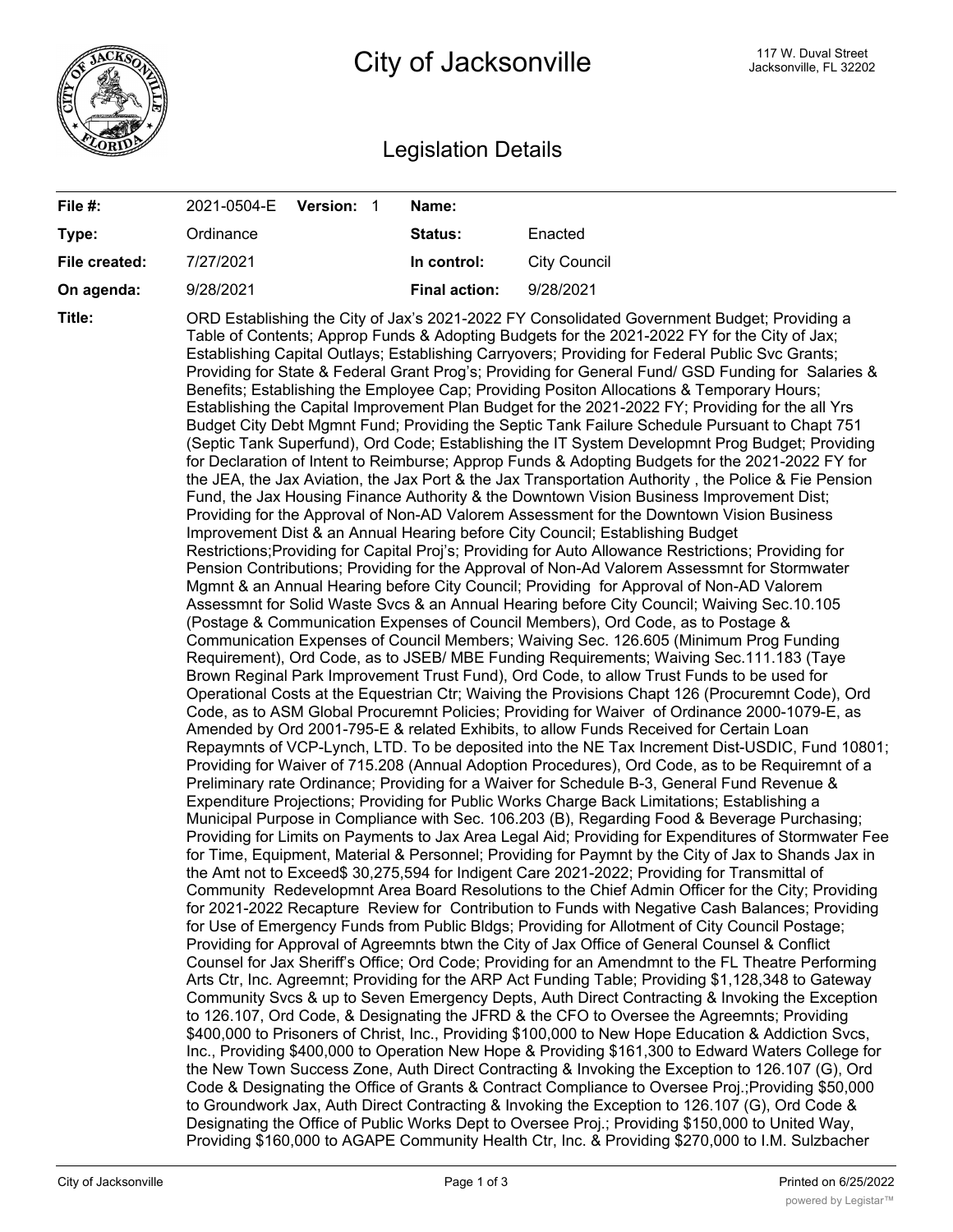|                     | Ctr for the Homeless, Inc. for the Urban Rest Prog Auth Direct Contracting & Invoking the Exception to<br>126.107 (G), Ord Code & Designating the Office of Grants & Contract Compliance to Oversee Proj &<br>Waiving Conflicting Provisions of Sec 118.805 (Eligibility to Apply for Public Svc Grants), Ord Code;<br>Providing \$300,000 to I.M. Sulzbacher Ctr for the Homeless, Inc. for Charity Care Health Svcs,<br>Providing for Auth to Execute an Agreemnt with the State of FL Agency for Health Care Admin<br>("AHCA") & a grant Agreemnt btwn the City & I.M. Sulzbacher Ctr for the Homeless, Inc.<br>("Sulzbacher") & allowing up to \$300,000 of City Funds to be remitted to AHCA for Sulzbacher Progs;<br>Providing \$756,665 to Mental Health Resource Ctr, Inc. for Mental health Resource Ctr Inc. Progs,<br>Providing for Auth to Execute an Agreemnt with the State of FL Agency for Health Care Admin<br>("AHCA") & a Grant Agreemnt btwn the City & Mental Health Resource Center ("MHRC") & Allowing<br>Up To \$756,665 of City Funds to be Remitted to AHCA for MHRC Programs; Providing \$225,000 to<br>Goodwill Industries of NF, Inc.; Providing \$150,000 to First Coast Crime Stoppers, Inc.; Providing<br>\$1,795,000 to the Cure Violence Program & 4 Contractors, Auth Direct Contracting & Invoking the<br>Exception to 126.107(G), Ord. Code; Providing \$1,000,000 to the Jax Local Initiatives Support<br>Corporation ("LISC") Small Business Grant Program ("Program"); Providing \$144,065 to Volunteers in<br>Medicine; Providing \$100,000 to Fire Watch Project, Inc. ("Project"); Providing \$25,000 to the Pollock<br>Group, LLC for the FL Black Expo ("Program"), Auth Direct Contracting & Invoking the Exception to<br>126.107(G), Ord. Code, Designating the Office of Grants & Contract Compliance to Oversee the<br>Project & Waiving Conflicting Provisions of Sec. 118.805 (Eligibility to Apply for Public Service<br>Grants), Ord. Code; Providing \$1,100,000 to Farm Share, Inc., Auth Direct Contracting & Invoking the<br>Exception to 126.107(G), Ord. Code, & Designating the OED; Providing \$1,000,000 to Regional Food<br>Bank of NE FL, Inc. D/B/A Feeding NE FL, Auth Direct Contracting & Invoking the Exception to<br>126.107(G), Ord. Code, & Designating the OED to Oversee the Project; Approp Funds & Adopting<br>Budgets for FY 2021-2022 for the CRA Budgets (Renew Arlington, Kingsoutel Crossing, JIA & DIA<br>Comm Redevelopmnt Agencies); Approp Funds & Adopting the Budget for FY 2021-2022 for TDC;<br>Incorporating Schedules; Providing for Severability; Providing for Reconciliation of Schedules, Text,<br>Codification, Journal Entries. (Sidman) (Req of Mayor)<br>7/27/21 CO Introduced: F<br>8/3/21 F Read 2nd & Rerefer<br>8/10/21 CO Read 2nd & Rereferred: F<br>9/8/21 F Tentatively Substitute/Approve<br>9/14/21 CO PH Tentatively Substitute/Approved 15-0<br>9/28/21 CO PH as Substituted/Amended (2x) (Flr)/Approved 17-1 (CM Diamond)<br>Finance Comm PH on DVI Budget -8/17/21 |
|---------------------|-------------------------------------------------------------------------------------------------------------------------------------------------------------------------------------------------------------------------------------------------------------------------------------------------------------------------------------------------------------------------------------------------------------------------------------------------------------------------------------------------------------------------------------------------------------------------------------------------------------------------------------------------------------------------------------------------------------------------------------------------------------------------------------------------------------------------------------------------------------------------------------------------------------------------------------------------------------------------------------------------------------------------------------------------------------------------------------------------------------------------------------------------------------------------------------------------------------------------------------------------------------------------------------------------------------------------------------------------------------------------------------------------------------------------------------------------------------------------------------------------------------------------------------------------------------------------------------------------------------------------------------------------------------------------------------------------------------------------------------------------------------------------------------------------------------------------------------------------------------------------------------------------------------------------------------------------------------------------------------------------------------------------------------------------------------------------------------------------------------------------------------------------------------------------------------------------------------------------------------------------------------------------------------------------------------------------------------------------------------------------------------------------------------------------------------------------------------------------------------------------------------------------------------------------------------------------------------------------------------------------------------------------------------------------------------------------------------------------------------------------------------------------------------------------------------------------------------------------------------------------------------------------------------------------------------------------------------------------------------------------------------------------------------------------------------------------------------|
|                     | Public Hearing Pursuant to Sec 200.065, F.S. -9/14/21 & 9/28/21                                                                                                                                                                                                                                                                                                                                                                                                                                                                                                                                                                                                                                                                                                                                                                                                                                                                                                                                                                                                                                                                                                                                                                                                                                                                                                                                                                                                                                                                                                                                                                                                                                                                                                                                                                                                                                                                                                                                                                                                                                                                                                                                                                                                                                                                                                                                                                                                                                                                                                                                                                                                                                                                                                                                                                                                                                                                                                                                                                                                                     |
| <b>Sponsors:</b>    | Mayor                                                                                                                                                                                                                                                                                                                                                                                                                                                                                                                                                                                                                                                                                                                                                                                                                                                                                                                                                                                                                                                                                                                                                                                                                                                                                                                                                                                                                                                                                                                                                                                                                                                                                                                                                                                                                                                                                                                                                                                                                                                                                                                                                                                                                                                                                                                                                                                                                                                                                                                                                                                                                                                                                                                                                                                                                                                                                                                                                                                                                                                                               |
| Indexes:            | <b>FINANCE</b>                                                                                                                                                                                                                                                                                                                                                                                                                                                                                                                                                                                                                                                                                                                                                                                                                                                                                                                                                                                                                                                                                                                                                                                                                                                                                                                                                                                                                                                                                                                                                                                                                                                                                                                                                                                                                                                                                                                                                                                                                                                                                                                                                                                                                                                                                                                                                                                                                                                                                                                                                                                                                                                                                                                                                                                                                                                                                                                                                                                                                                                                      |
| Code sections:      |                                                                                                                                                                                                                                                                                                                                                                                                                                                                                                                                                                                                                                                                                                                                                                                                                                                                                                                                                                                                                                                                                                                                                                                                                                                                                                                                                                                                                                                                                                                                                                                                                                                                                                                                                                                                                                                                                                                                                                                                                                                                                                                                                                                                                                                                                                                                                                                                                                                                                                                                                                                                                                                                                                                                                                                                                                                                                                                                                                                                                                                                                     |
| <b>Attachments:</b> | 1. 2021-504 Original Bill.pdf, 2. 2021-504 Exhibit 1.pdf, 3. 2021-504 Exhibit 2.pdf, 4. 2021-504 Exhibit<br>3.pdf, 5. 2021-504 Exhibit 4.pdf, 6. 2021-504 Exhibit 5.pdf, 7. 2021-504 Exhibit 6.pdf, 8. 2021-504<br>Exhibit 7.pdf, 9. 2021-504 Exhibit 8.pdf, 10. 2021-504 Exhibit 9.pdf, 11. 2021-504 Exhibit 10.pdf, 12.<br>2021-504 Exhibit 11.pdf, 13. 2021-504 Exhibit 12.pdf, 14. 2021-504 Exhibit 13.pdf, 15. 2021-504<br>Exhibit 14.pdf, 16. 2021-504 Exhibit 15.pdf, 17. 2021-504 Exhibit 16.pdf, 18. 2021-504 Exhibit 17.pdf,<br>19. 2021-504 Exhibit 18.pdf, 20. 2021-504 Exhibit 19.pdf, 21. 2021-504 Schedules and Attachment<br>07.20.21.pdf, 22. 2021-0504 Bill Summary, 23. 2021-504 Exhibit 20.pdf, 24. 2021-504 Exhibit 21.pdf,<br>25. 2021-504 Exhibit 22.pdf, 26. 2021-504 Exhibit 23.pdf, 27. 2021-504 Revised Exhibit 3.pdf, 28.<br>2021-504 Revised Exhibit 4.pdf, 29. 2021-504 Revised Exhibit 5.pdf, 30. 2021-504 Revised Exhibit<br>7.pdf, 31. 2021-504 Revised Exhibit 8.pdf, 32. 2021-504 Revised Exhibit 13.pdf, 33. 2021-504<br>Revised Exhibit 15.pdf, 34. 2021-504 Revised Exhibit 16.pdf, 35. 2021-504 Revised Exhibit 18.pdf,<br>36. 2021-504 Finance Substitue .pdf, 37. 2021-504 - Finance Substitute - All Schedules and<br>Attachements.pdf, 38. 2021-504 Tentatively Approved Finance Substitute.pdf, 39. 2021-504-E.pdf,<br>40. 2021-504 - Council Approved - All Schedules and Attachments.pdf, 41. 2021-504 - Council<br>Approved - All Exhibits.pdf, 42. 2021-504 Diamond Floor Amd #4.pdf, 43. 2021-<br>504 Salem Floor Amend #1.pdf, 44. 2021-504 Revised Exhibit 20, 45. 2021-504 Revised Exhibit<br>21, 46. 2021-504 Revised Exhibit 23                                                                                                                                                                                                                                                                                                                                                                                                                                                                                                                                                                                                                                                                                                                                                                                                                                                                                                                                                                                                                                                                                                                                                                                                                                                                                                                                                                                               |

## **Date Ver. Action By Action Result**